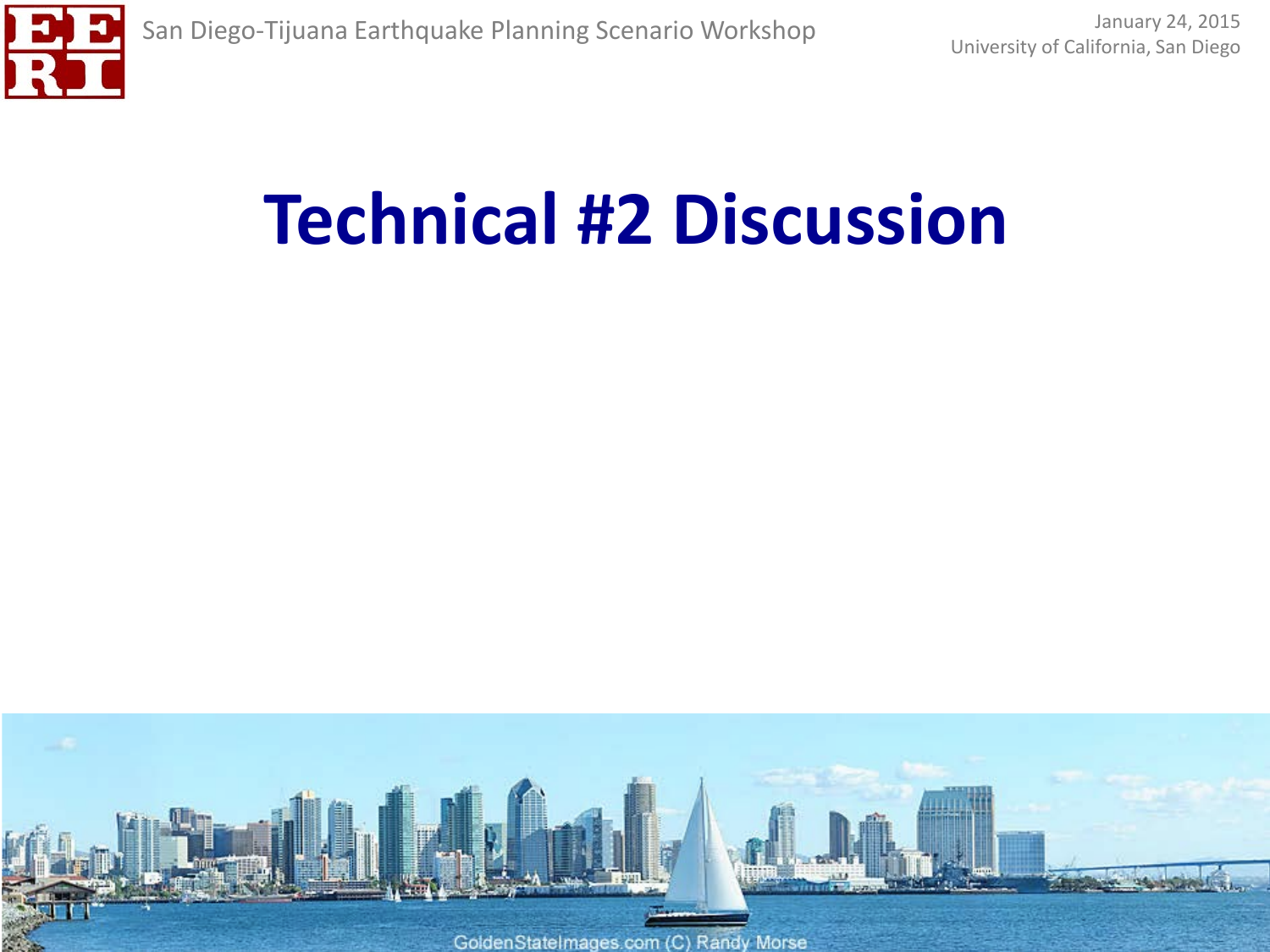

- Breakdown of teams?
	- Need a scenario to do lifeline work
	- Lifelines and Transportation: ASCE took a lead role in Seattle working with public works and municipalities and DOT.
		- **Political topic so engaged with Professor at UW**
- Building side: local SEAW (like SEAOSD)
	- Put their own spin on fragility curves
	- Make sure the Hazus runs were appropriate
- Essential facilities (small spinoff of building side)
- Need to engage right group to take the lead
	- Did not have a lot of cross pollination between different groups
- To what extent did you do updates to Hazus database?
	- Tweaked fragility curves (Hazus expert) to let the output match engineering judgment more
	- **If Iterative process (span of a few months)**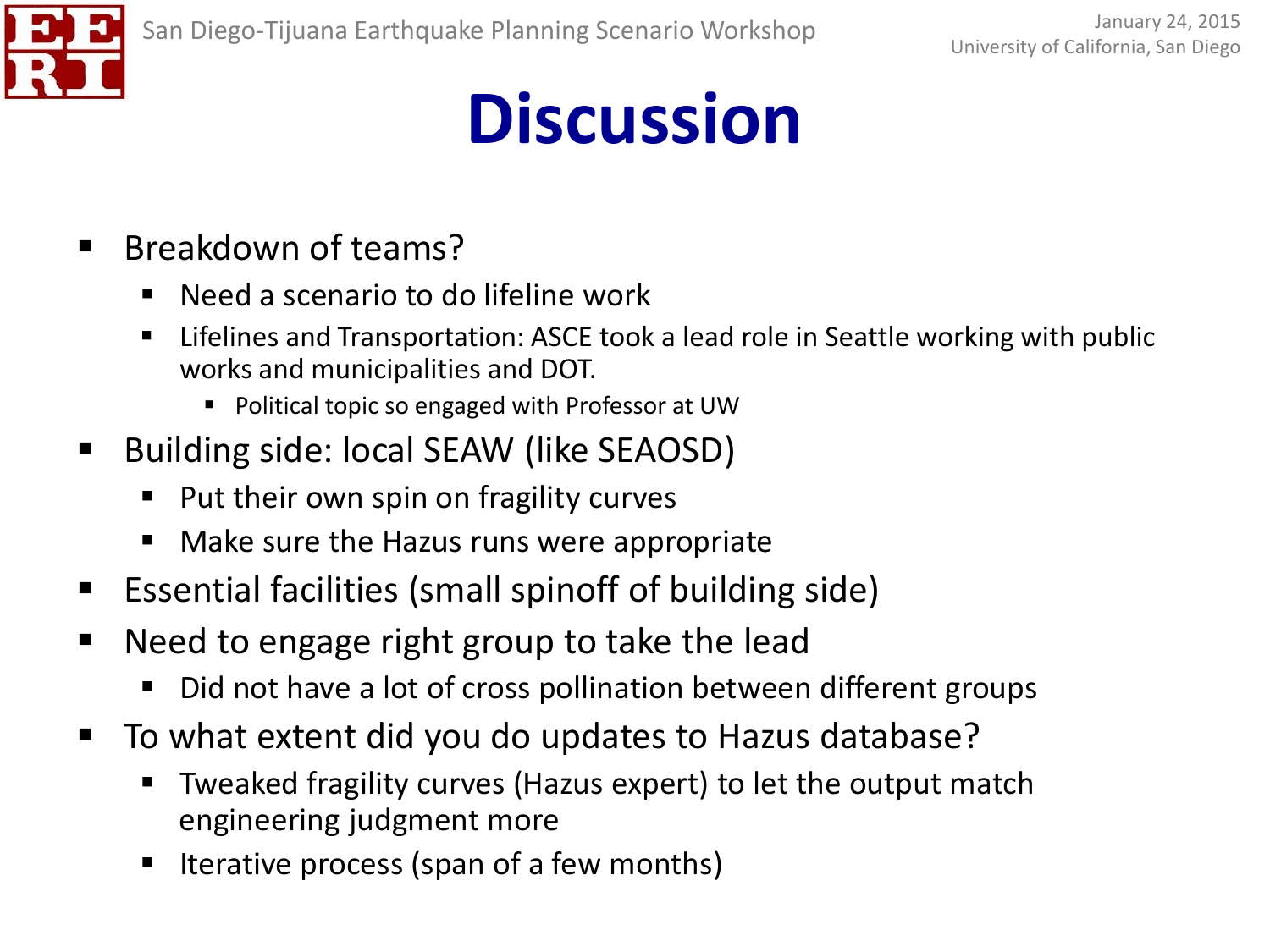

- Biggest debates came around fragility curves not the building inventory
	- Retrofitted buildings source of debates
	- Could never decide if a building was fully retrofitted. City maintains list of buildings that were retrofitted. All of them have had a minimum retrofit (URM buildings)
	- Could introduce another building type (retrofitted URM) in analysis and create own fragility curve
	- Non-ductile concrete buildings are also a huge hazard (SEAOSD could help better identify these buildings)
	- **Soft story buildings as well**
	- Would love to see an inventory of hazardous buildings in SD: Call upon engineers associations
	- $\blacksquare$  Historic buildings that need help
- Tony's presentation: good body of work is a great starting point to take advantage of
- How do you treat utilities (the electrical aspects)? Structural may be fine but utilities may not (Seattle study)
	- **De Drama** Dramar once PGA maps were produced and overlay liquefaction maps on top, and overlay distribution systems could see nodes where large transmission lines came into (could have been a high liquefaction zone)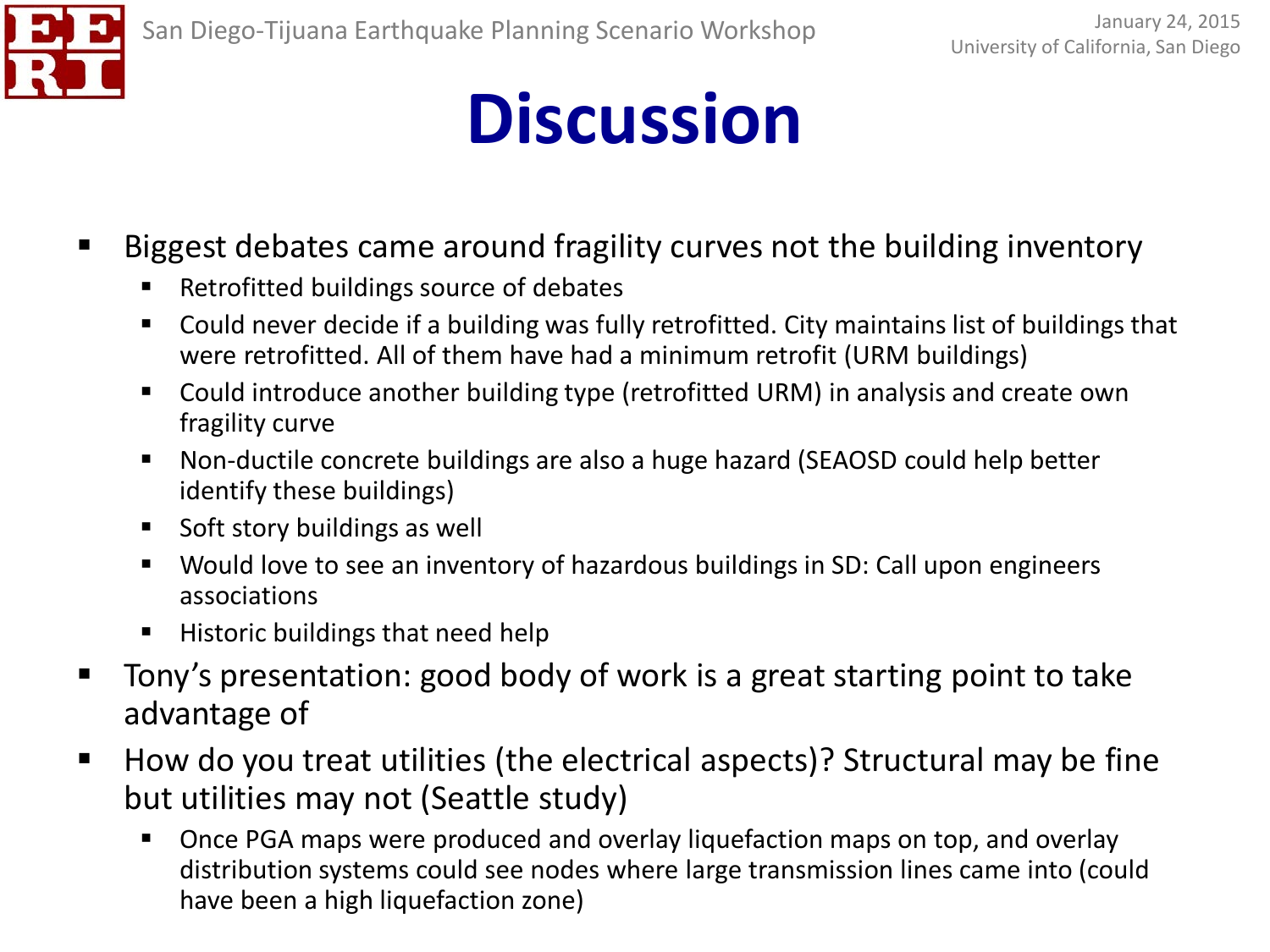

- Utilities were not drilled down to the level of detail of buildings in Seattle
	- **2** years ago Utility in Arizona dropped and made SD power drop.
	- A failure in SD will impact a much broader area (Arizona, LA, etc.)
	- Might want to involve electrical engineers to see how ramifications outside region will impact San Diego (engage the professional body of electrical engineers, gas transmission engineers… IEEE, ASCE has a lifelines subdivision (civil, structural and electrical members)
- Zero idea of status of SDGE grid from a response spectrum, is there a good resilient system in place?
	- Facilities from early 1900s to present (infrastructure is being updated)
	- Larger facilities get most scrutiny (with regard to ground accelerations and surface rupture and strong shaking). 500kV substation with very large transformers, some sensitive equipment (bushings and insulators). Primary structure is ok.
	- 2010 event: SDGE saw damage to Imperial Valley 500kV substation due to bushings, but had a stockpile of materials at the substation (inventory of extra parts that were more fragile). Could get those replaced quickly (spare parts).
	- Need to bring in concept of getting Electrical engineers involved.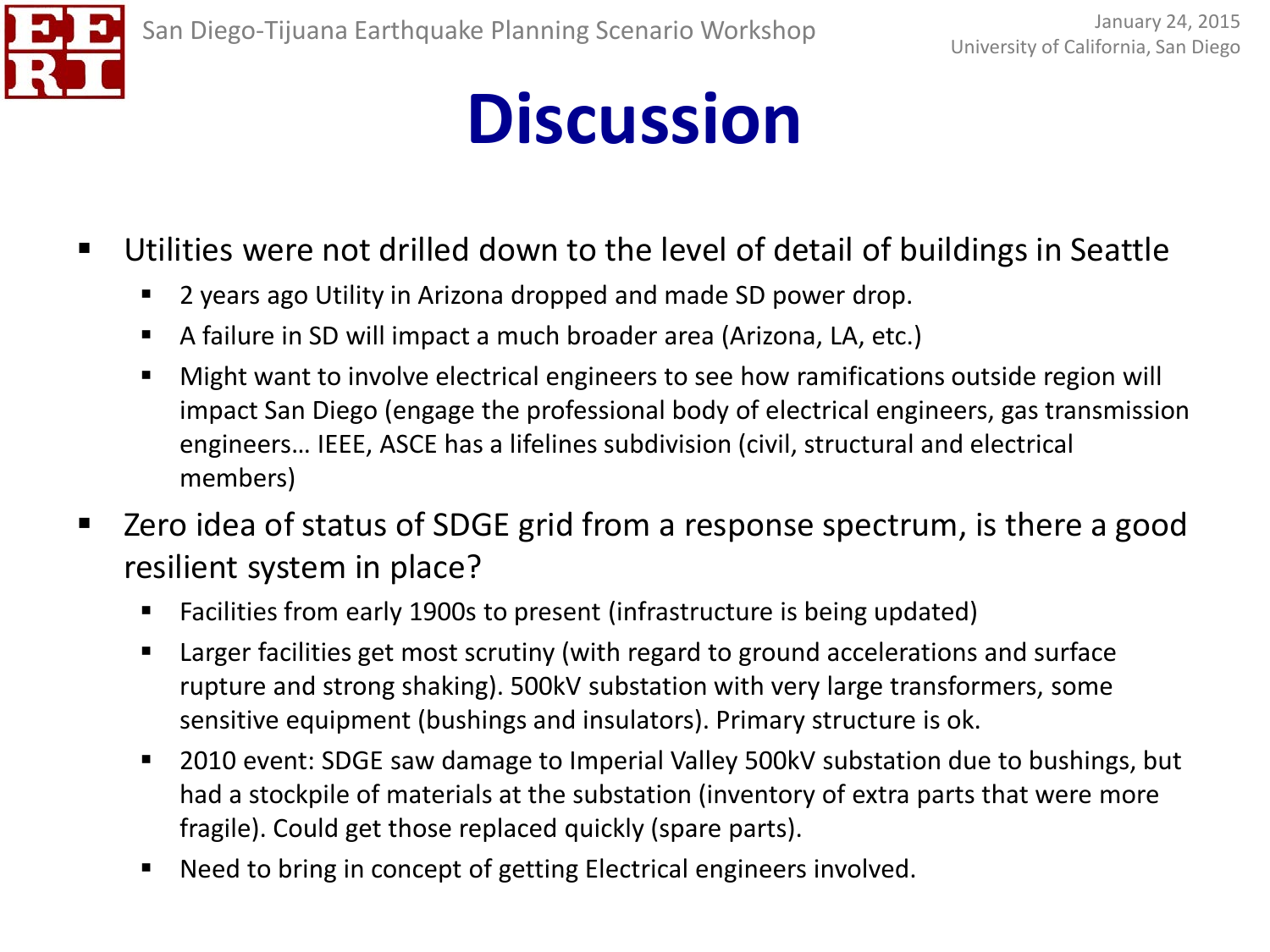

- What about Mexico? What info do you have on the building stock? Vulnerabilities?
	- $\blacksquare$  Risk map available
	- 1999 Radius joined with CICESE to do a study (inventory); but a lot of changes since then politically.
	- One electrical utility (one federal company) to work with
		- TJ has Rosarito plant 6-8 hours
		- Political tug of war (electrical company is federal but reluctant to give information to city and state government)
	- National Water Commission that decentralized to a state agency
		- Two dams within city limits
		- Large network of water
	- **Policy of border authority (what is going to happen when we have a** seismic event, will border remain open)
	- Bridges in TJ are very old: Do not have an exact technical understanding of how structurally sound they are and how they will perform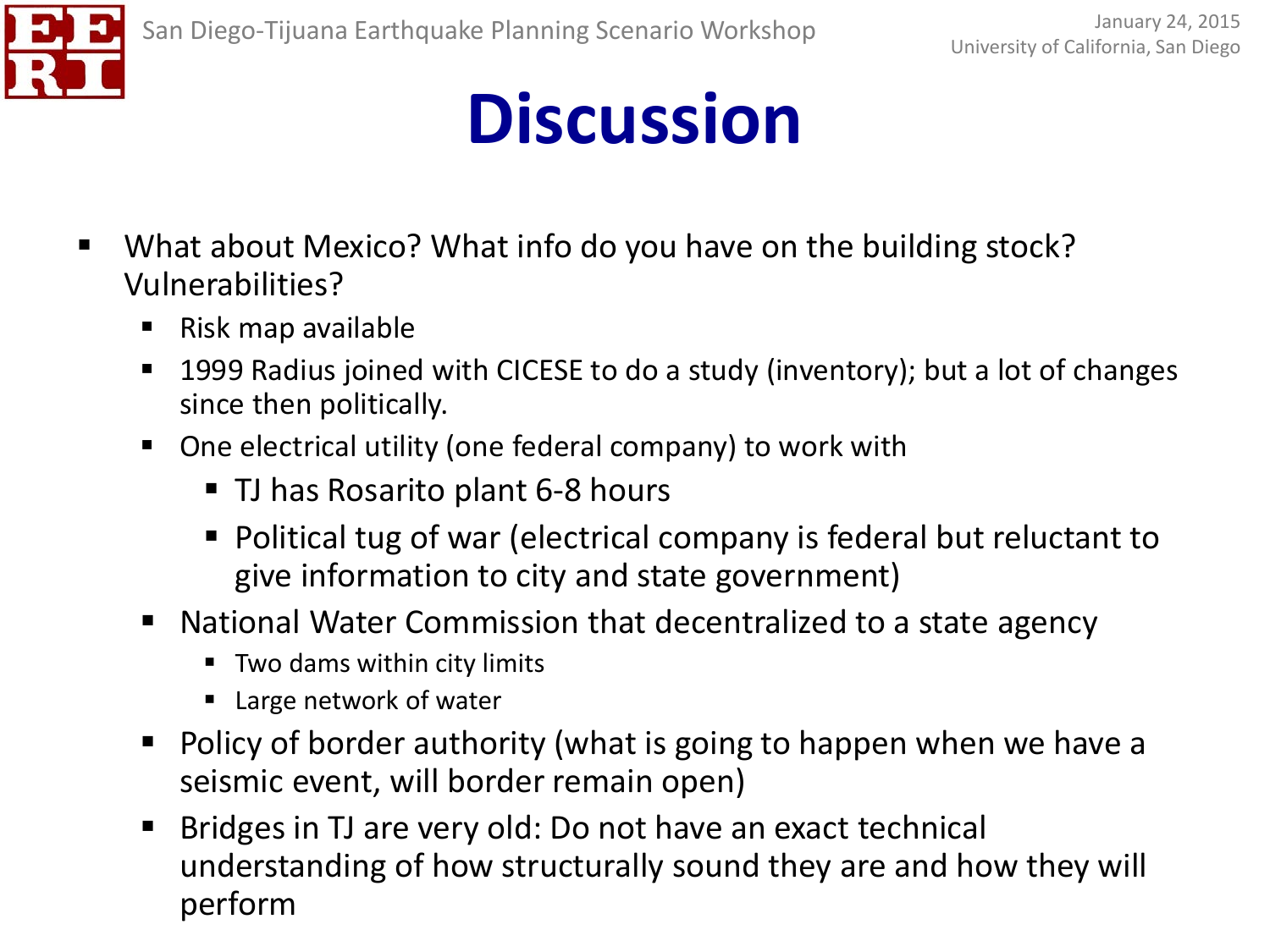- What about the basic building stock? Is it just infrastructure?
	- Supposed to have information about both.
	- Need real structural assessments (only have some small areas assessed like downtown Tijuana… damage and loss of life; based on some info like year and occupancy)
- What is the status, and can we integrate data into a Hazus type study?
- Risk atlas assessment: how far out is this data? Is this something we could leverage?
	- Last one was 2002. Have been trying to upgrade. This year has hired CICESE to update the atlas.
	- Will become a binding document that designers will have to use
- Lifelines: pipes that bring water in, natural gas pipelines (we are a little island here in SD)
	- Location of fault rupture impacts location of pipes.
- Natural gas pipeline (SEMPRA) from Ensenada to TJ
	- Stakeholders Inegi & Implan
	- SEMPRA in Rosarito? Feeds into these pipelines.
- FIRE damage following earthquake